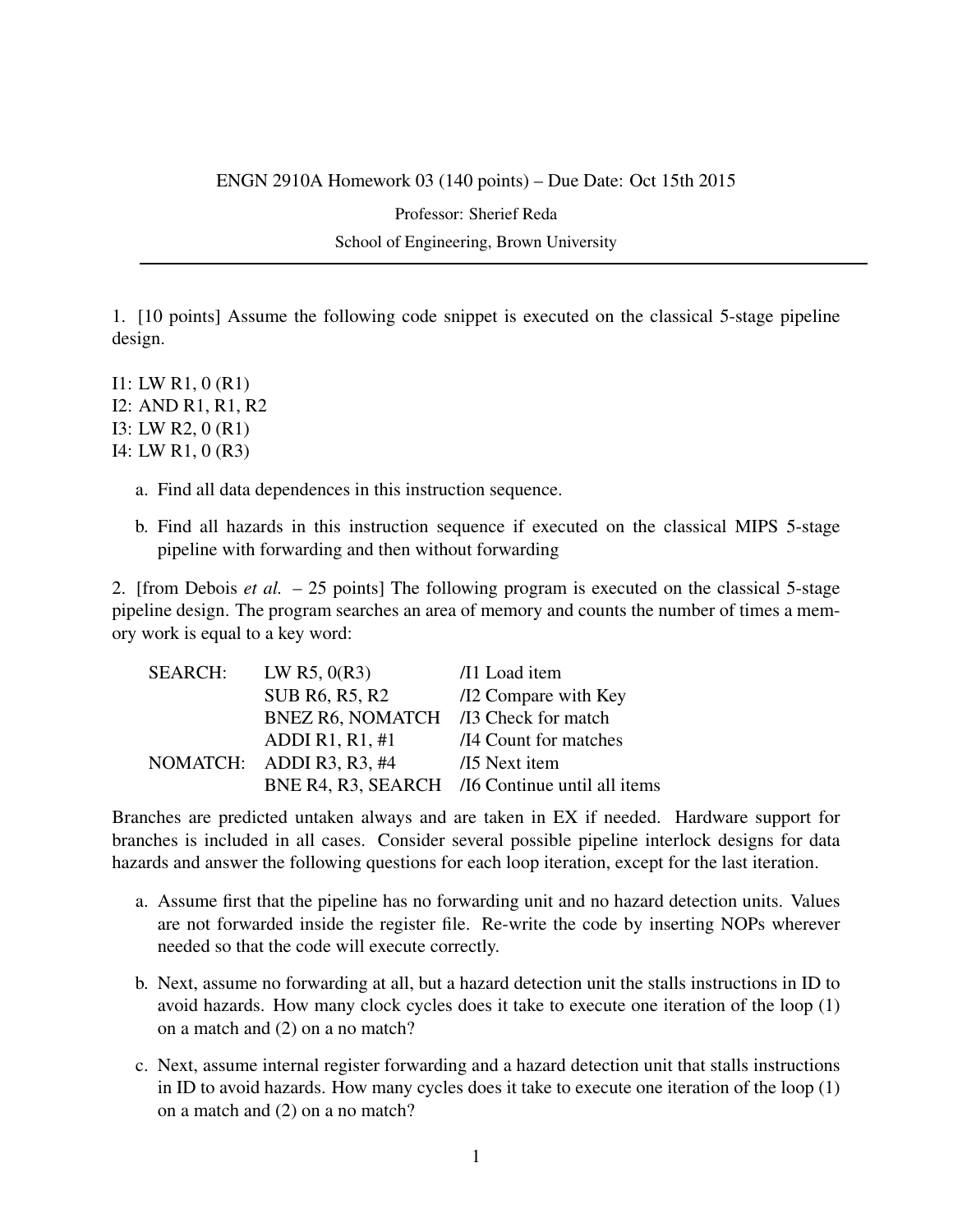- d. Next, assume full forwarding and a hazard detection unit that stalls instructions in ID to avoid hazards. How many clocks does it take to execute one iteration of the loop (1) on a match and (2) on a no match?
- e. A basic block is a sequence of instructions with one entry point and one exit point. Identify basic blocks (using instruction numbers) in the code. Is it safe for the compiler to move I5 up across the BNEZ. Does this help? How? Is it always safe to move instructions across basic block boundaries?

3. [from Patterson – 30 points] For a direct-mapped cache design with 32-bit address, the following bits of the address are used to access the cache. Tag: 31-12, Index: 11-6, and Offset: 5-0.

- a. What is the cache line size (in words)?
- b. How many entries does the cache have?
- c. What is the ratio between the total bits required for such a cache implementation over the data storage bits?

Starting from the power on, the following byte-addressed cache references are recorded Address: 0, 4, 16, 132, 232, 160, 1024, 30, 140, 3100, 180, 2180.

- d. How many blocks are replaced?
- e. What is the hit ratio?
- f. List the final state of the cache, with each valid entry represented as a record of  $\langle$ index, tag, data>.

4. [from Patterson – 15 points] Assume the following address stream for a word-addressable memory:

- 3, 180, 43, 2, 191, 88, 190, 14, 181, 44, 186, 253
- a. Show the final cache contents for a three-way set associate cache with two-word blocks and a total size of 24 words. Use the LRU replacement. For each reference identify the index bits, the tag bits, the block offset bits, and if it is a hit or a miss.
- b. Show the final cache contents for a fully associative cache with one-word blocks and a total size of 8 words. Use LRU replacement. For each reference, identify the index bits, the tag bits, and if it is a hit or a miss.
- c. What is the miss rate for a fully associate cache with two-word blocks and a total size of 8 words, using LRU replacement? What is the miss rate using MRU (most recently used) replacement? Finally what is the best possible miss rate for this cache, given any replacement policy?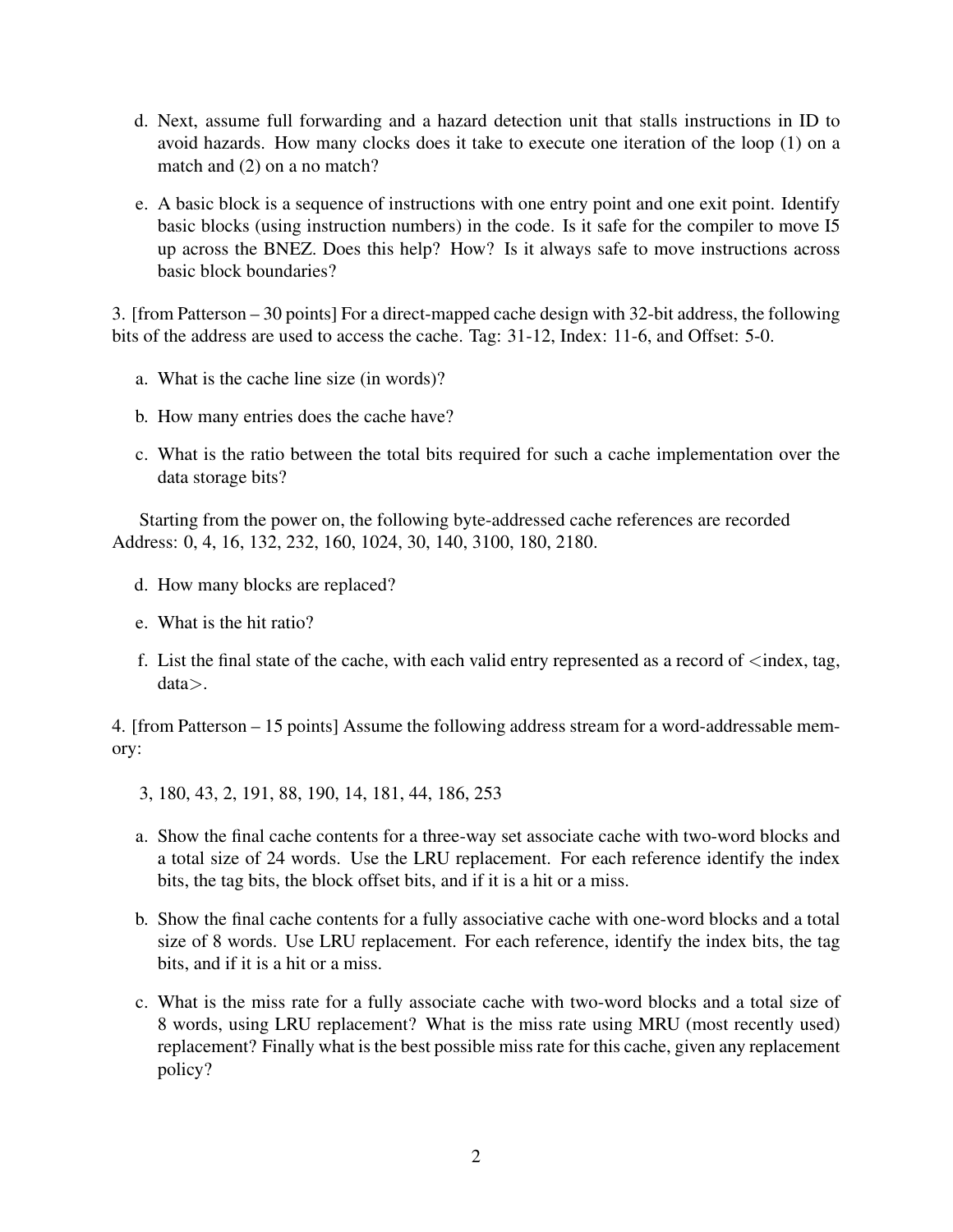5. [from Harris – 40 points] Consider a virtual memory system that can address a total of  $2^{32}$  bytes but limited to 8 MB of physical memory. Assume that virtual and physical pages are each 4 KB in size.

- a. How many bits is the physical address?
- b. What is the maximum number of virtual pages in the system?
- c. How many physical pages are in the system?
- d. How many bits are the virtual and physical page numbers?
- e. Suppose that you come up with a direct mapped scheme that maps virtual pages to physical pages. The mapping uses the least significant bits of the virtual page number to determine the physical page number. How many virtual pages are mapped to each physical page? Why is this "direct mapping" a bad plan?
- f. Clearly, a more flexible and dynamic scheme for translating virtual addresses into physical addresses is required than the one described in part (d). Suppose you use a page table to store mappings (i.e., translations from virtual page number to physical page number). How many page table entries will the page table contain?
- g. Assume that, in addition to the physical page number, each page table entry also contains some status information in the form of a valid bit (V) and a dirty bit (D). How many bytes long is each page table entry? (Round to an integer number of bytes.)
- h. Sketch the layout of the page table. What is the total size of the page table in bytes?

6. [from Harris – 20 points] You decide to speed up the virtual memory system of the previous exercise by using a translation look aside buffer (TLB). Suppose your memory system has the characteristics shown in the given table. The TLB and cache miss rates indicate how often the requested entry is not found. The main memory miss rate indicates how often page faults occur.

- a. What is the average memory access time of the virtual memory system before and after adding the TLB? Assume that the page table is always resident in the physical memory and is never held in the data cache.
- b. If the TLB has 64 entries, how big (in bits) is the TLB? Give numbers for data (physical page number), tag (virtual page number), and valid bits of each entry. Show your work clearly.
- c. Sketch the TLB. Clearly label all fields and dimensions.

|             | Memory unit   Access Time (Cycles)   Miss rate |          |
|-------------|------------------------------------------------|----------|
| TLB         |                                                | $0.05\%$ |
| cache       |                                                | 2%       |
| main memory | 100                                            | 0.0003%  |
| disk        | 1,000,000                                      | $0\%$    |